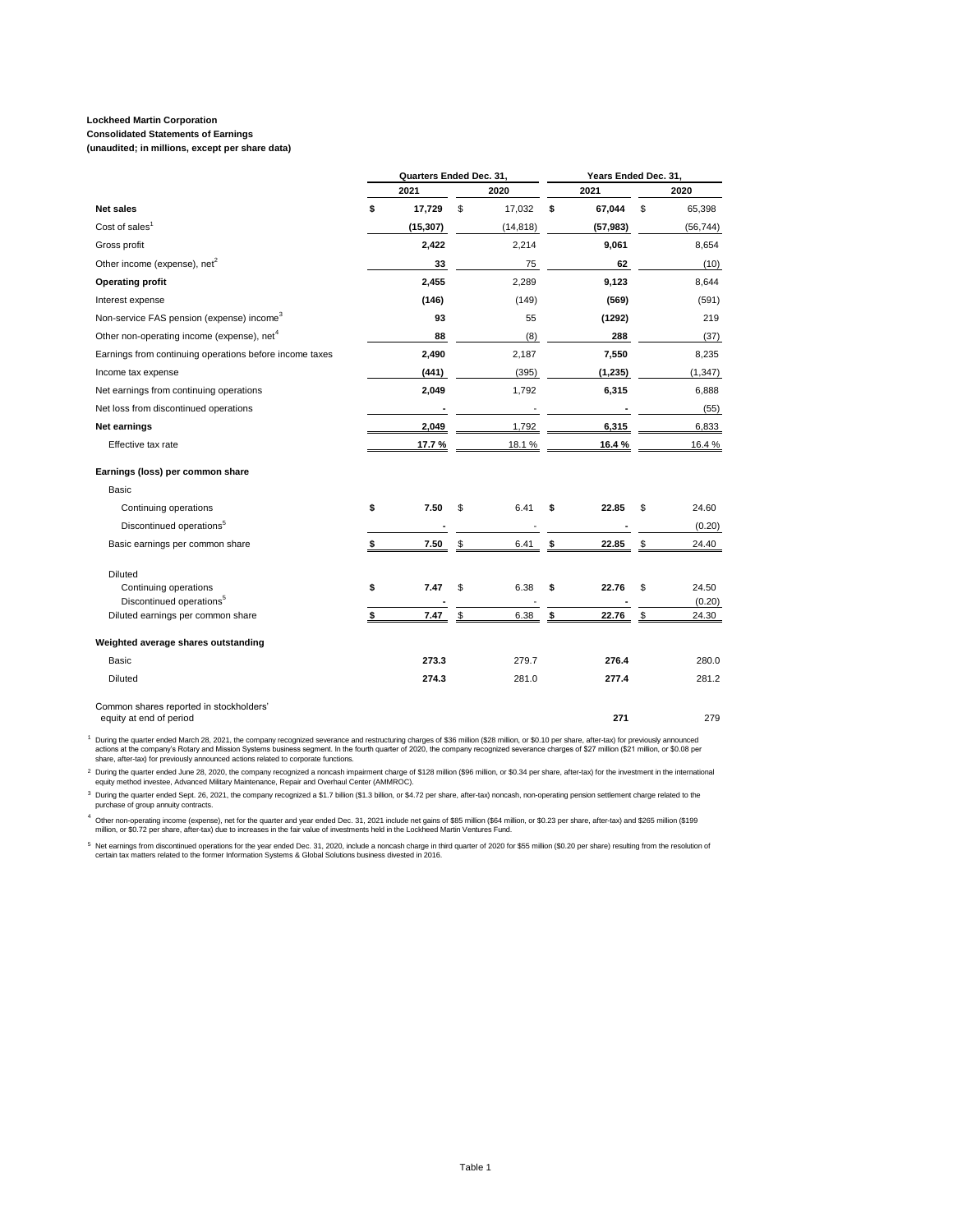## **Business Segment Summary Operating Results**

**(unaudited; in millions)**

|                                                  | Quarters Ended Dec. 31, |        |    |        | Years Ended Dec. 31, |              |              |          |
|--------------------------------------------------|-------------------------|--------|----|--------|----------------------|--------------|--------------|----------|
|                                                  |                         | 2021   |    | 2020   | % Change             | 2021         | 2020         | % Change |
| <b>Net sales</b>                                 |                         |        |    |        |                      |              |              |          |
| Aeronautics                                      | \$                      | 7,127  | \$ | 6,714  | 6%                   | \$<br>26,748 | \$<br>26,266 | 2%       |
| Missiles and Fire Control                        |                         | 3.219  |    | 2,866  | 12%                  | 11,693       | 11,257       | 4%       |
| Rotary and Mission Systems                       |                         | 4,460  |    | 4,212  | 6%                   | 16,789       | 15,995       | 5%       |
| Space                                            |                         | 2,923  |    | 3,240  | (10%)                | 11,814       | 11,880       | (1%)     |
| <b>Total net sales</b>                           |                         | 17,729 | \$ | 17,032 | 4%                   | \$<br>67,044 | \$<br>65,398 | 3%       |
| <b>Operating profit</b>                          |                         |        |    |        |                      |              |              |          |
| Aeronautics                                      | \$                      | 820    | \$ | 727    | 13%                  | \$<br>2,799  | \$<br>2,843  | (2%)     |
| Missiles and Fire Control                        |                         | 438    |    | 374    | 17%                  | 1,648        | 1,545        | 7%       |
| Rotary and Mission Systems                       |                         | 448    |    | 406    | 10%                  | 1,798        | 1,615        | 11%      |
| Space                                            |                         | 308    |    | 368    | (16%)                | 1,134        | 1,149        | (1%)     |
| Total business segment operating profit          |                         | 2,014  |    | 1,875  | 7%                   | 7,379        | 7,152        | 3%       |
| <b>Unallocated items</b>                         |                         |        |    |        |                      |              |              |          |
| FAS/CAS operating adjustment                     |                         | 491    |    | 469    |                      | 1,960        | 1,876        |          |
| Severance and restructuring charges <sup>1</sup> |                         |        |    | (27)   |                      | (36)         | (27)         |          |
| Other, net <sup>2</sup>                          |                         | (50)   |    | (28)   |                      | (180)        | (357)        |          |
| <b>Total unallocated items</b>                   |                         | 441    |    | 414    | 7%                   | 1,744        | 1,492        | 17%      |
| Total consolidated operating profit              |                         | 2,455  | \$ | 2,289  | 7%                   | \$<br>9,123  | \$<br>8,644  | 6%       |
| Operating margin                                 |                         |        |    |        |                      |              |              |          |
| Aeronautics                                      |                         | 11.5%  |    | 10.8%  |                      | 10.5%        | 10.8%        |          |
| Missiles and Fire Control                        |                         | 13.6%  |    | 13.0%  |                      | 14.1%        | 13.7%        |          |
| Rotary and Mission Systems                       |                         | 10.0%  |    | 9.6%   |                      | 10.7%        | 10.1%        |          |
| Space                                            |                         | 10.5%  |    | 11.4%  |                      | 9.6%         | 9.7%         |          |
| Total business segment operating margin          |                         | 11.4%  |    | 11.0%  |                      | 11.0%        | 10.9%        |          |
| Total consolidated operating margin              |                         | 13.8%  |    | 13.4%  |                      | 13.6%        | 13.2%        |          |

1 Severance and restructuring charges for the year ended Dec. 31, 2021 include charges of \$36 million (\$28 million, or \$0.10 per share, after-tax) for previously announced actions at the company's Rotary and<br>Mission Systems

Dther, net for the year ended Dec. 31, 2020 includes a noncash impairment charge of \$128 million (\$96 million, or \$0.34 per share, after-tax) for the investment in the international equity method investee, Advanced<br>Militar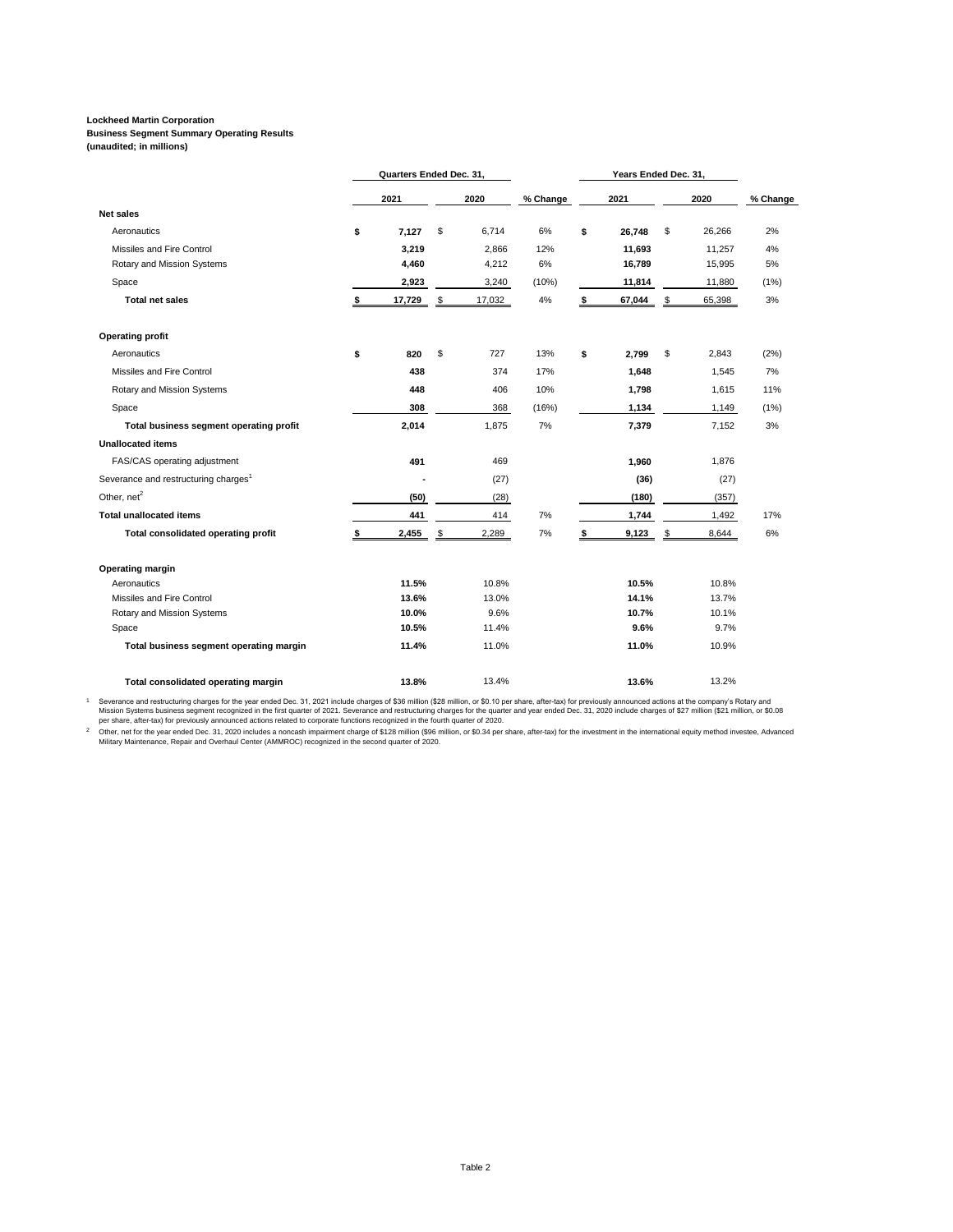### **Lockheed Martin Corporation Selected Financial Data (unaudited; in millions)**

|                                                | <b>Quarters Ended Dec. 31,</b> | Years Ended Dec. 31, |      |                          |   |      |    |      |
|------------------------------------------------|--------------------------------|----------------------|------|--------------------------|---|------|----|------|
|                                                |                                | 2021                 |      | 2020                     |   | 2021 |    | 2020 |
| Amortization of purchased intangibles          |                                |                      |      |                          |   |      |    |      |
| Aeronautics                                    |                                | <b>Contract</b>      | - \$ | $\sim$                   | S |      | \$ |      |
| Missiles and Fire Control                      |                                | $\blacksquare$       |      | $\overline{\phantom{a}}$ |   | 2    |    | 2    |
| <b>Rotary and Mission Systems</b>              |                                | 58                   |      | 58                       |   | 232  |    | 232  |
| Space                                          |                                | 4                    |      | 16                       |   | 50   |    | 37   |
| Total amortization of purchased<br>intangibles |                                | 62                   |      | 74                       |   | 285  |    | 271  |

|                                                          | 2022<br><b>Outlook</b> |           | 2021<br>Actual |  |
|----------------------------------------------------------|------------------------|-----------|----------------|--|
| Total FAS income (expense) and CAS costs                 |                        |           |                |  |
| FAS pension income (expense)                             | \$<br>460              | \$.       | (1,398)        |  |
| Less: CAS pension cost                                   | 1,800                  |           | 2,066          |  |
| Net FAS/CAS pension adjustment                           | 2,260                  |           | 668            |  |
| Less: pension settlement charge                          | ъ                      |           | 1,665          |  |
| Net FAS/CAS pension adjustment - adjusted <sup>1,2</sup> | 2,260                  | \$.       | 2,333          |  |
| Service and non-service cost reconciliation              |                        |           |                |  |
| FAS pension service cost                                 | \$                     | $(95)$ \$ | (106)          |  |
| Less: CAS pension cost                                   | 1,800                  |           | 2,066          |  |
| <b>FAS/CAS operating adjustment</b>                      | 1,705                  |           | 1,960          |  |
| FAS pension non-service income (expense)                 |                        | 555       | (1,292)        |  |
| Net FAS/CAS pension adjustment                           | 2,260                  |           | 668            |  |
| Less: pension settlement charge                          |                        | 0         | 1,665          |  |
| Net FAS/CAS pension adjustment - adjusted <sup>1,2</sup> | 2,260                  |           | 2,333          |  |

 1 Net FAS/CAS pension adjustment – adjusted is a non-GAAP measure. See the "Use of Non-GAAP Financial Measures" section of this news release for more information.

<sup>2</sup> The non-service cost components in the table above relate only to the company's qualified defined benefit pension plans. The company recognized a noncash, non-<br>operating settlement charge of \$1,665 million in the third other comprehensive loss for certain pension plans as a result of the purchase of group annuity contracts from an insurance company.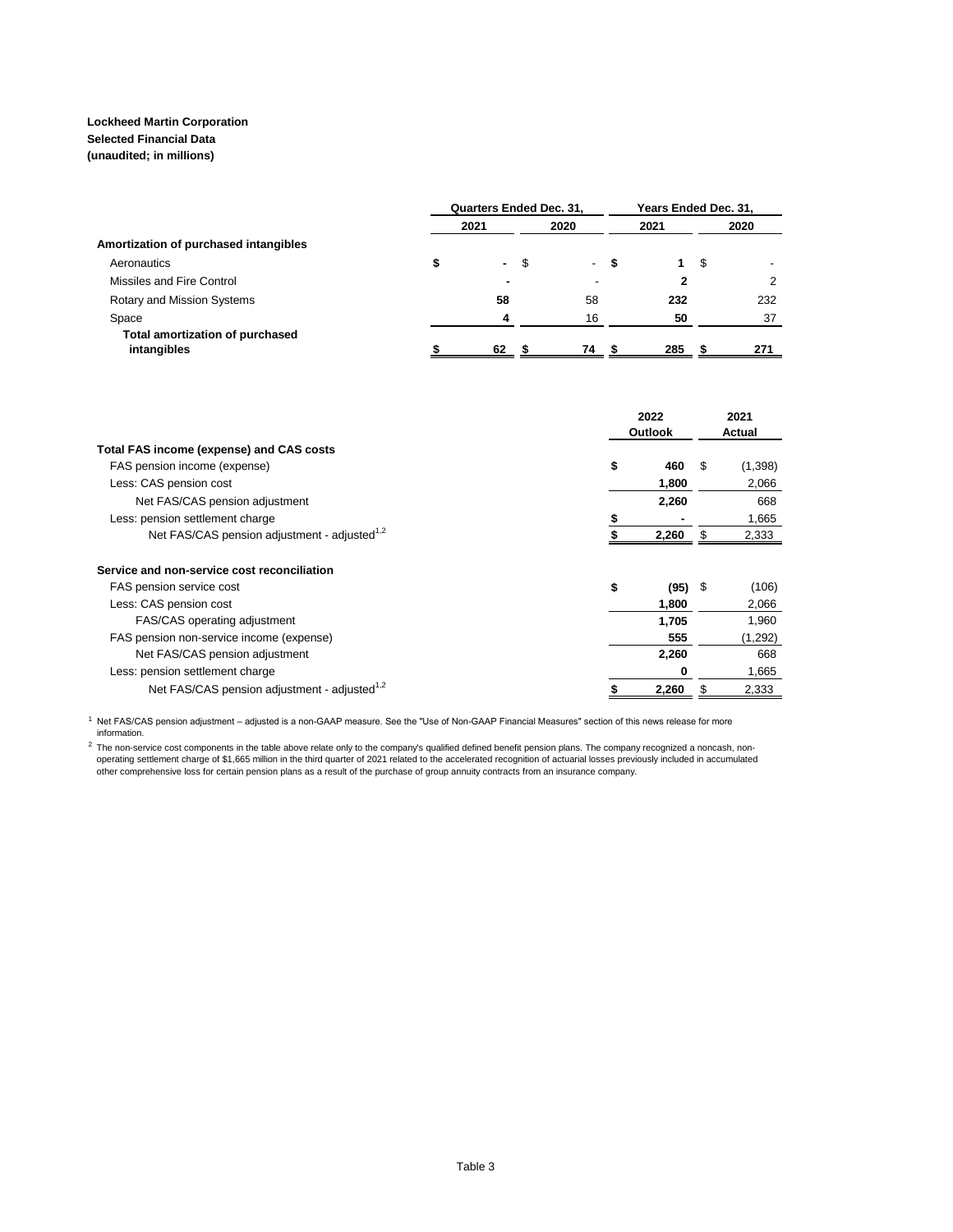# **Consolidated Balance Sheets**

**(unaudited, in millions, except par value)**

|                                        | Dec. 31,<br>2021 | Dec. 31<br>2020         |
|----------------------------------------|------------------|-------------------------|
| Assets                                 |                  |                         |
| <b>Current assets</b>                  |                  |                         |
| Cash and cash equivalents              | \$<br>3,604      | \$<br>3,160             |
| Receivables, net                       | 1,963            | 1,978                   |
| Contract assets                        | 10,579           | 9,545                   |
| Inventories                            | 2,981            | 3,545                   |
| Other current assets                   | 688              | 1,150                   |
| <b>Total current assets</b>            | 19,815           | 19,378                  |
| Property, plant and equipment, net     | 7,597            | 7,213                   |
| Goodwill                               | 10,813           | 10,806                  |
| Intangible assets, net                 | 2,706            | 3,012                   |
| Deferred income taxes                  | 2,290            | 3,475                   |
| Other noncurrent assets                | 7,652            | 6,826                   |
| <b>Total assets</b>                    | 50,873<br>\$     | $\frac{1}{2}$<br>50,710 |
| <b>Liabilities and equity</b>          |                  |                         |
| <b>Current liabilities</b>             |                  |                         |
| Accounts payable                       | \$<br>780        | \$<br>880               |
| Salaries, benefits and payroll taxes   | 3,108            | 3,163                   |
| <b>Contract liabilities</b>            | 8,107            | 7,545                   |
| Current maturities of long-term debt   | 6                | 500                     |
| Other current liabilities              | 1,996            | 1,845                   |
| <b>Total current liabilities</b>       | 13,997           | 13,933                  |
| Long-term debt, net                    | 11,670           | 11,669                  |
| Accrued pension liabilities            | 8,319            | 12,874                  |
| Other noncurrent liabilities           | 5,928            | 6,196                   |
| <b>Total liabilities</b>               | 39,914           | 44,672                  |
| Stockholders' equity                   |                  |                         |
| Common stock, \$1 par value per share  | 271              | 279                     |
| Additional paid-in capital             | 94               | 221                     |
| Retained earnings                      | 21,600           | 21,636                  |
| Accumulated other comprehensive loss   | (11,006)         | (16, 121)               |
| Total stockholders' equity             | 10,959           | 6,015                   |
| Noncontrolling interests in subsidiary |                  | 23                      |
| <b>Total equity</b>                    | 10,959           | 6,038                   |
| Total liabilities and equity           | \$<br>50,873     | $\frac{1}{2}$<br>50,710 |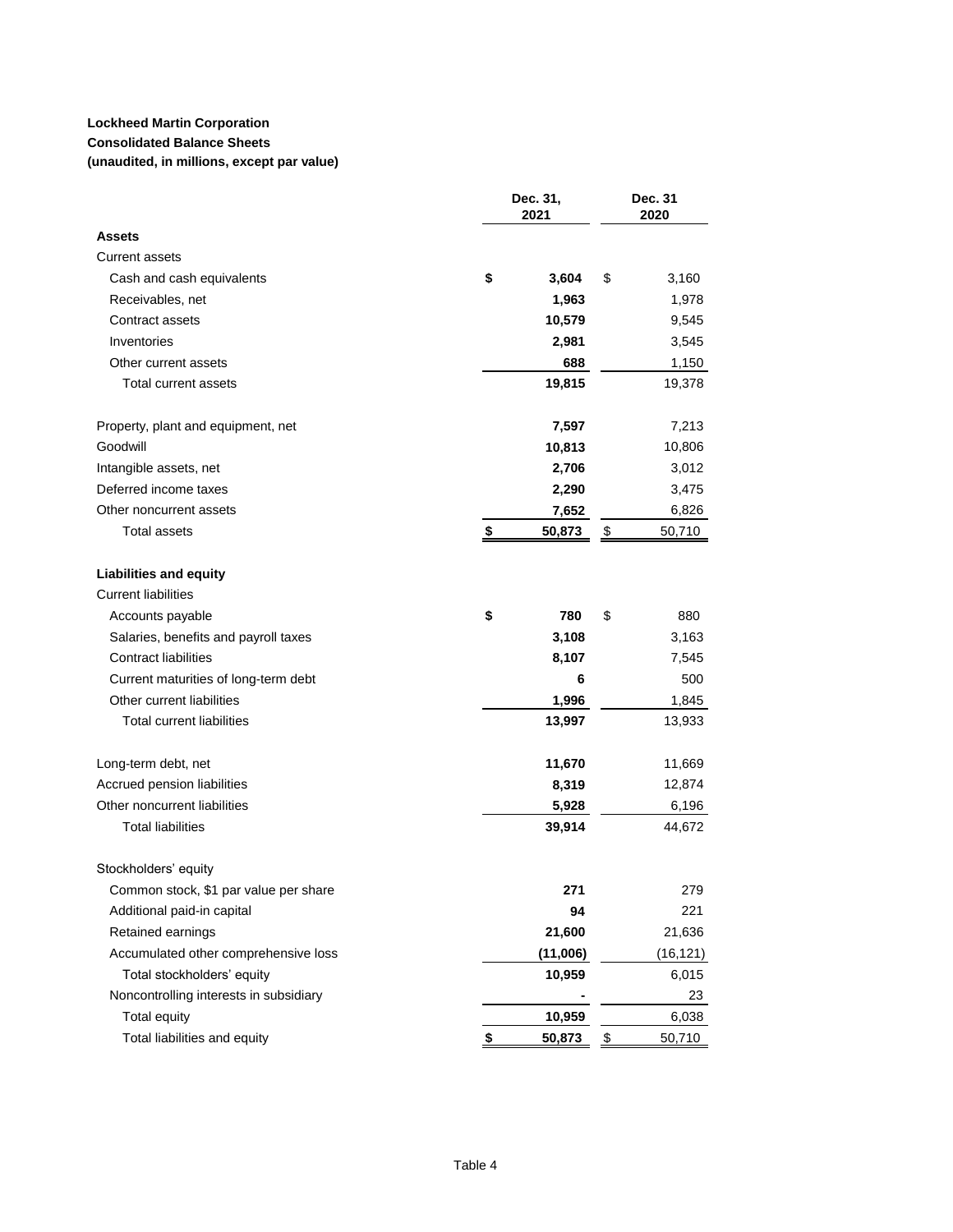## **Consolidated Statements of Cash Flows**

**(unaudited; in millions)**

|                                                                                    | Years Ended Dec. 31, |          |    |          |
|------------------------------------------------------------------------------------|----------------------|----------|----|----------|
|                                                                                    |                      | 2021     |    | 2020     |
| <b>Operating activities</b>                                                        |                      |          |    |          |
| Net earnings                                                                       | \$                   | 6,315    | \$ | 6,833    |
| Adjustments to reconcile net earnings to net cash provided by operating activities |                      |          |    |          |
| Depreciation and amortization                                                      |                      | 1,364    |    | 1,290    |
| Stock-based compensation                                                           |                      | 227      |    | 221      |
| Equity method investment impairment                                                |                      |          |    | 128      |
| Tax resolution related to former IS&GS business                                    |                      |          |    | 55       |
| Deferred income taxes                                                              |                      | (183)    |    | 5        |
| Pension settlement charge                                                          |                      | 1,665    |    |          |
| Severance and restructuring charges                                                |                      | 36       |    | 27       |
| Changes in assets and liabilities                                                  |                      |          |    |          |
| Receivables, net                                                                   |                      | 15       |    | 359      |
| Contract assets                                                                    |                      | (1,034)  |    | (451)    |
| Inventories                                                                        |                      | 564      |    | 74       |
| Accounts payable                                                                   |                      | (98)     |    | (372)    |
| <b>Contract liabilities</b>                                                        |                      | 562      |    | 491      |
| Income taxes                                                                       |                      | 45       |    | (19)     |
| Postretirement benefit plans                                                       |                      | (267)    |    | (1, 197) |
| Other, net                                                                         |                      | 10       |    | 739      |
| Net cash provided by operating activities                                          |                      | 9,221    |    | 8,183    |
| <b>Investing activities</b>                                                        |                      |          |    |          |
| Capital expenditures                                                               |                      | (1,522)  |    | (1,766)  |
| Acquisitions of businesses                                                         |                      |          |    | (282)    |
| Other, net                                                                         |                      | 361      |    | 38       |
| Net cash used for investing activities                                             |                      | (1, 161) |    | (2,010)  |
| <b>Financing activities</b>                                                        |                      |          |    |          |
| Issuance of long-term debt, net of related costs                                   |                      |          |    | 1,131    |
| Repayments of long-term debt                                                       |                      | (500)    |    | (1,650)  |
| Repurchases of common stock                                                        |                      | (4,087)  |    | (1,100)  |
| Dividends paid                                                                     |                      | (2,940)  |    | (2,764)  |
| Other, net                                                                         |                      | (89)     |    | (144)    |
| Net cash used for financing activities                                             |                      | (7,616)  |    | (4,527)  |
| Net change in cash and cash equivalents                                            |                      | 444      |    | 1,646    |
| Cash and cash equivalents at beginning of year                                     |                      | 3,160    |    | 1,514    |
| Cash and cash equivalents at end of year                                           | \$                   | 3,604    | \$ | 3,160    |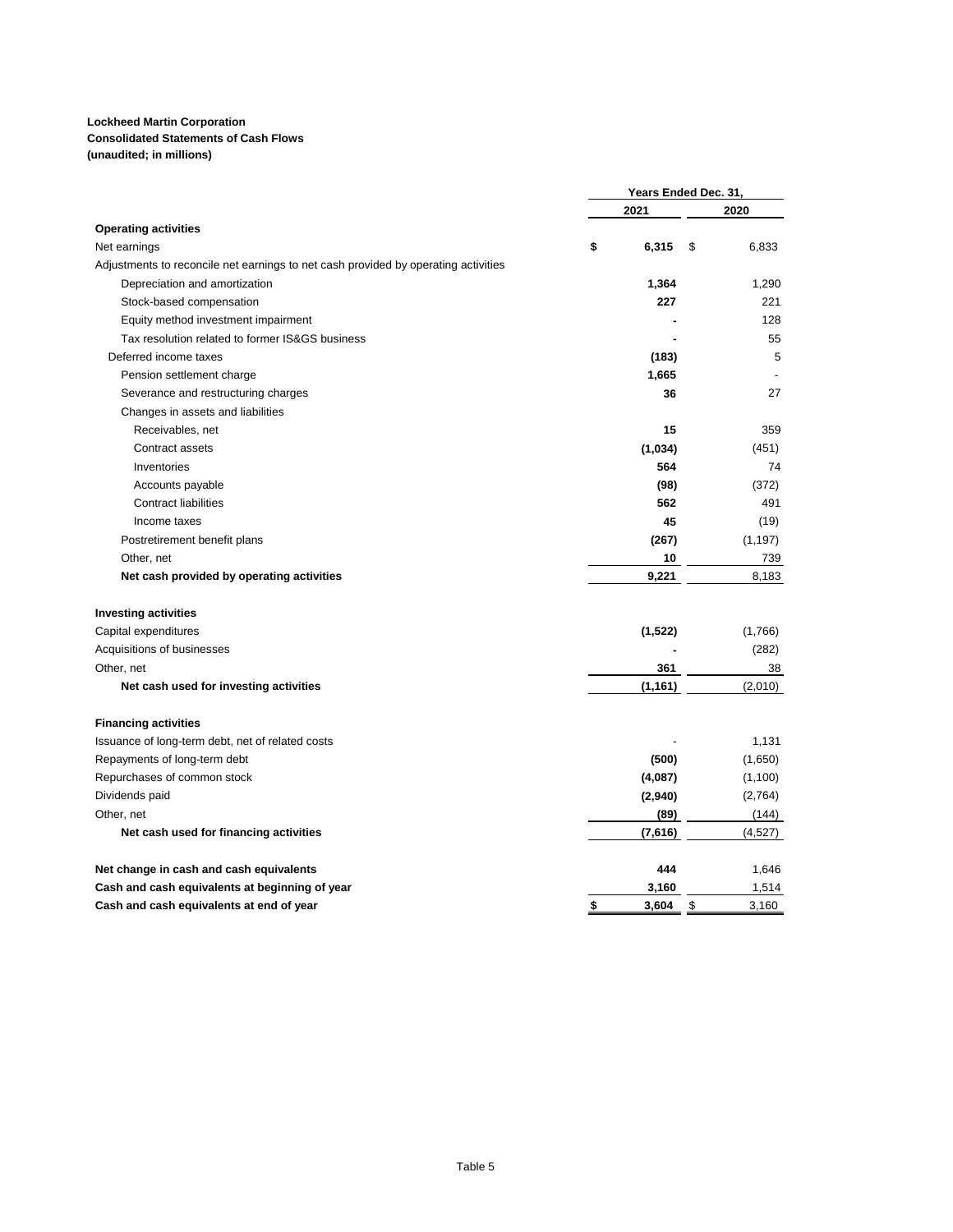**Consolidated Statement of Equity**

**(unaudited; in millions)**

|                                                        | Common<br><b>Stock</b> | <b>Additional</b><br>Paid-in<br>Capital |      | <b>Retained</b><br>Earnings | <b>Accumulated</b><br>Other<br>Comprehensive<br>Loss | Total<br>Stockholders'<br><b>Equity</b> | Noncontrolling<br><b>Interests</b><br>in Subsidiary |      | Total<br><b>Equity</b> |
|--------------------------------------------------------|------------------------|-----------------------------------------|------|-----------------------------|------------------------------------------------------|-----------------------------------------|-----------------------------------------------------|------|------------------------|
| Balance at Dec. 31, 2020                               | 279S                   | 221                                     | - \$ | $21,636$ \$                 | $(16, 121)$ \$                                       | $6,015$ \$                              | 23                                                  | - 11 | 6,038                  |
| Net earnings                                           |                        | $\overline{\phantom{a}}$                |      | 6,315                       |                                                      | 6,315                                   | ۰                                                   |      | 6,315                  |
| Other comprehensive income, net of tax <sup>1</sup>    |                        |                                         |      | $\overline{\phantom{a}}$    | 5,115                                                | 5,115                                   |                                                     |      | 5,115                  |
| Dividends declared <sup>2</sup>                        |                        | $\overline{\phantom{a}}$                |      | (2,944)                     |                                                      | (2,944)                                 | ۰                                                   |      | (2,944)                |
| Repurchases of common stock                            | (9)                    | (671)                                   |      | (3, 407)                    |                                                      | (4,087)                                 |                                                     |      | (4,087)                |
| Stock-based awards, ESOP activity and other            |                        | 544                                     |      |                             |                                                      | 545                                     |                                                     |      | 545                    |
| Net decrease in noncontrolling interests in subsidiary |                        |                                         |      |                             |                                                      |                                         | (23)                                                |      | (23)                   |
| Balance at Dec. 31, 2021                               | 271                    | 94                                      |      | 21,600                      | $(11,006)$ \$                                        | 10,959                                  |                                                     |      | 10,959                 |

1 The change in other comprehensive loss, net of tax primarily relates to amounts recognized for the company's post-retirement benefit plans.

2 Represents dividends of \$2.60 per share declared for each of the first, second and third quarters of 2021 and dividends of \$2.80 per share declared for the fourth quarter of 2021.